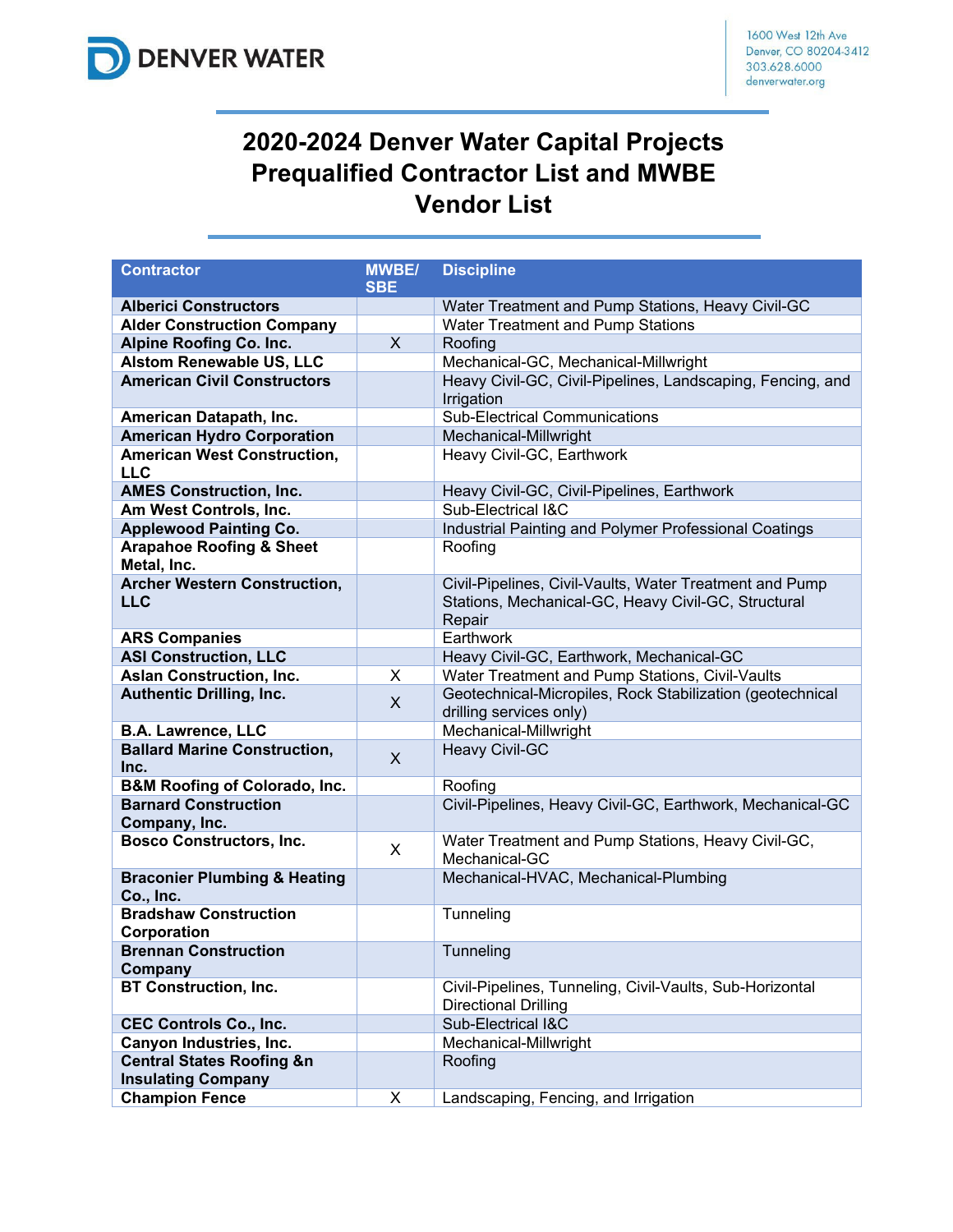| <b>Contractor</b>                                      | <b>MWBE/</b> | <b>Discipline</b>                                                                               |
|--------------------------------------------------------|--------------|-------------------------------------------------------------------------------------------------|
|                                                        | <b>SBE</b>   |                                                                                                 |
| <b>Coatings Unlimited, Inc.</b>                        |              | Industrial Painting and Polymer Professional Coatings                                           |
| <b>Coblaco Services, Inc.</b>                          |              | Industrial Painting and Polymer Professional Coatings                                           |
| <b>Colorado Designscapes, Inc.</b>                     |              | Landscaping, Fencing, and Irrigation                                                            |
| <b>Colorado Mechanical</b>                             |              | Mechanical-HVAC, Mechanical-Plumbing                                                            |
| <b>Systems, LLC</b>                                    |              |                                                                                                 |
| Concrete Express, Inc. (dba<br>CEI)                    |              | Heavy Civil-GC, Earthwork, Civil-Pipelines                                                      |
| <b>Concrete Works of Colorado,</b><br>Inc.             |              | Civil-Pipelines, Civil-Vaults, Heavy Civil-GC, Structural<br>Repairs                            |
| <b>Colorado Moisture Control,</b><br>Inc. (dba CMC)    |              | Roofing                                                                                         |
| <b>Colorado Total Maintenance,</b><br>Inc.             | X            | Landscaping, Fencing, and Irrigation                                                            |
| <b>Cornerstone Coatings</b>                            |              | Industrial Painting and Polymer Professional Coatings                                           |
|                                                        |              | (interior and exterior general painting only)                                                   |
| <b>Corrpro Companies, Inc.</b>                         |              | <b>Cathodic Protection</b>                                                                      |
| Design Mechanical, Inc.                                |              | Mechanical-HVAC, Mechanical-Plumbing                                                            |
| Designscapes Colorado, Inc.                            |              | Landscaping, Fencing, and Irrigation                                                            |
| DH Underground, Inc.                                   |              | Tunneling                                                                                       |
| <b>Directional Plus, LLC</b>                           |              | Sub-Horizontal Directional Drilling (12-in diameter and<br>under)                               |
| <b>Dragados</b>                                        |              | Tunneling, Water Treatment and Pump Stations, Heavy<br>Civil-GC                                 |
| <b>Duro Electric</b>                                   |              | Sub-Electrical Power Generation/Industrial                                                      |
| <b>Dynalectric Colorado</b>                            |              | Electrical-GC, Electrical-Commercial, Sub-Electrical Power                                      |
|                                                        |              | Generation/Industrial                                                                           |
| <b>E2 Power Systems, LLC</b>                           |              | Sub-Electrical Power Generation/Industrial                                                      |
| <b>ECI Site Construction</b>                           |              | Heavy Civil-GC                                                                                  |
| Management, Inc.                                       |              |                                                                                                 |
| <b>Eckstine Electric Company</b>                       |              | Electrical-GC, Electrical-Commercial, Sub-Electrical Power<br>Generation/Industrial             |
| <b>Economy Air Conditioning &amp;</b><br>Heating, Inc. |              | Mechanical-HVAC, Mechanical-Plumbing                                                            |
| <b>ESS Metron</b>                                      | X            | Sub-Electrical I&C                                                                              |
| Envirocon, Inc.                                        |              | <b>Slurry Walls</b>                                                                             |
| <b>Environmental Logistics</b>                         | X            | Landscaping, Fencing, and Irrigation                                                            |
| <b>Farwest Corrosion Control</b><br>Company            | X            | <b>Cathodic Protection</b>                                                                      |
| <b>FCI Constructors, Inc.</b>                          |              | <b>DIA Vaults</b>                                                                               |
| <b>Flatiron Constructors, Inc.</b>                     |              | Water Treatment and Pump Stations, Civil-Pipelines, Civil-<br>Vaults, Earthwork, Heavy Civil GC |
| <b>Flynn Southwest LP</b>                              |              | Roofing                                                                                         |
| <b>Garney Companies, Inc.</b>                          |              | Civil-Pipelines, Civil-Vaults, Water Treatment and Pump<br><b>Stations</b>                      |
| <b>Gateway Co. of Utah</b>                             |              | Industrial Painting and Polymer Professional Coatings                                           |
| <b>GeoStabilization International,</b><br><b>LLC</b>   |              | Heavy Civil-GC (GeoTech)                                                                        |
| Geo Solutions, Inc.                                    |              | <b>Slurry Walls</b>                                                                             |
| <b>GH Phipps</b>                                       |              | <b>Vertical Construction</b>                                                                    |
| <b>Glacier Construction Co., Inc.</b>                  |              | Civil-Pipelines, Civil-Vaults, Water Treatment and Pump<br><b>Stations</b>                      |
| Global Diving & Salvage, Inc.                          |              | <b>Heavy Civil-GC</b>                                                                           |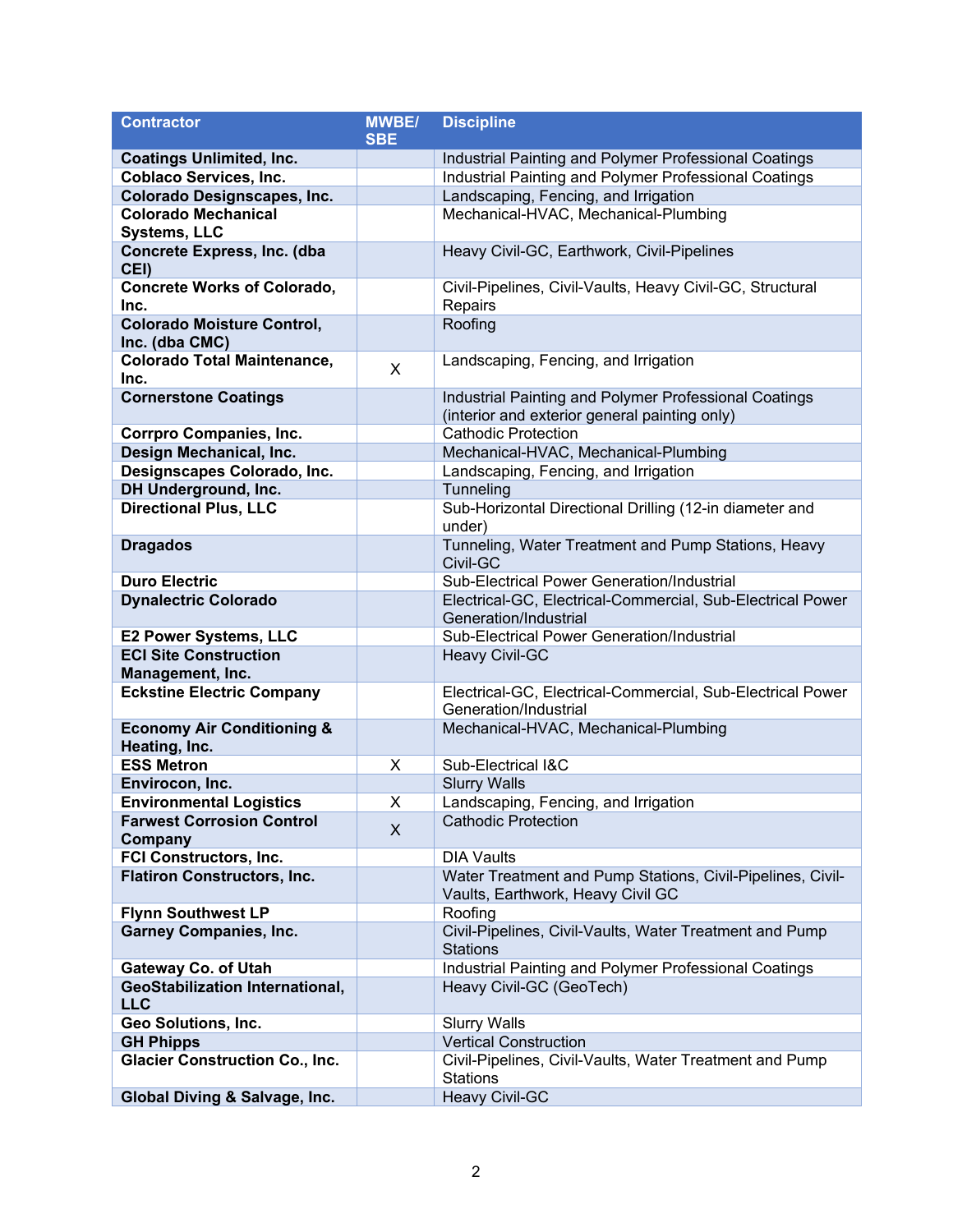| <b>Contractor</b>                    | <b>MWBE/</b> | <b>Discipline</b>                                                                         |
|--------------------------------------|--------------|-------------------------------------------------------------------------------------------|
|                                      | <b>SBE</b>   |                                                                                           |
| <b>Global Underground</b>            |              | Sub-Horizontal Directional Drilling, Tunneling,                                           |
| Corporation                          |              | <b>Civil-Pipelines</b>                                                                    |
| Gracon, LLC                          |              | Heavy Civil-GC, Mechanical-GC, Mechanical-Millwright,                                     |
|                                      |              | Civil-Pipelines (24-in. diameter only)                                                    |
| <b>Granite Construction</b>          |              | Heavy Civil-GC                                                                            |
| Company                              |              |                                                                                           |
| <b>Guarantee Electrical</b>          |              | Electrical-GC, Sub-Electrical Power Generation/Industrial                                 |
| Contracting                          |              |                                                                                           |
| <b>Hamon Infrastructure</b>          |              | Heavy Civil-GC (general civil project only), Civil-Pipelines                              |
|                                      |              | (small diameter only)                                                                     |
| <b>Hall Irwin Corporation</b>        |              | <b>Slurry Walls</b>                                                                       |
| <b>Harrison Western</b>              |              | Civil-Pipelines, Structural Repair, Tunneling,                                            |
| <b>Construction</b>                  |              | Geotechnical-Micropiles, Rock Stabilization                                               |
| <b>Corporation/Underground</b>       |              |                                                                                           |
| Infrastructure Technologies,         |              |                                                                                           |
| <b>LLC</b>                           |              |                                                                                           |
| <b>Hartman Walsh Painting</b>        |              | Industrial Painting and Polymer Professional Coatings                                     |
| <b>Herbert Instrumentation</b>       |              | Sub-Electrical I&C                                                                        |
| Services, LLC                        |              |                                                                                           |
| <b>Horizontal Mechanical</b>         | X            | Mechanical-HVAC                                                                           |
| <b>Solutions</b>                     |              |                                                                                           |
| HPM, Inc.                            |              | Water Treatment and Pump Stations, (small projects only),                                 |
|                                      |              | Mechanical-GC (small projects only)                                                       |
| Huffman Engineering, Inc.            |              | Sub-Electrical I&C                                                                        |
| Hunt Electric, Inc.                  |              | Electrical-Commercial                                                                     |
| <b>Hydrodig Denver, LLC</b>          |              | <b>Cathodic Protection</b>                                                                |
| <b>Hydro Consulting and</b>          |              | Mechanical-Millwright, Mechanical-GC                                                      |
| <b>Maintenance Services</b>          |              |                                                                                           |
| <b>Hydro Construction Company</b>    |              | Water Treatment and Pump Stations                                                         |
| <b>Industrial</b>                    |              | Mechanical-Millwright                                                                     |
| Constructors/Manager's, Inc.         |              |                                                                                           |
| <b>Inland Potable Services, Inc.</b> |              | <b>Heavy Civil-GC</b>                                                                     |
| Inquip Associates, Inc.              |              | <b>Slurry Walls</b>                                                                       |
| <b>Integrated Controls, Inc.</b>     |              | Electrical-I&C Sub                                                                        |
| <b>Integrated Corrosion</b>          |              | <b>Cathodic Protection</b>                                                                |
| <b>Engineering</b>                   |              |                                                                                           |
| <b>Integrity Solutions Field</b>     |              | <b>Cathodic Protection</b>                                                                |
| Services, Inc.                       |              |                                                                                           |
| Intermountain Electric, Inc.         |              | Electrical-GC                                                                             |
| (dba IME)                            |              |                                                                                           |
| <b>Interstate Highway</b>            |              | <b>DIA Vaults</b>                                                                         |
| <b>Construction, Inc.</b>            |              |                                                                                           |
| <b>Iron Woman Construction and</b>   | X            | Civil-Pipelines (24-in. diameter only)                                                    |
| <b>Environmental Services</b>        |              |                                                                                           |
| <b>JCOR Mechanical</b>               | X            | Mechanical-Plumbing                                                                       |
| J.F. Brennan Co                      |              | Heavy Civil-GC (diving/on-water)                                                          |
| <b>J.R. Filanc Construction</b>      |              | Water Treatment and Pump Stations, Civil-Vaults, Heavy<br>Civil-GC, Mechanical-Millwright |
| Kantex Industries, Inc.              |              | <b>Cathodic Protection</b>                                                                |
| <b>Keesen Landscape</b>              |              | Landscaping, Fencing, and Irrigation                                                      |
| Management, Inc.                     |              |                                                                                           |
| <b>Kelley Trucking</b>               |              | Heavy Civil-GC, Earthwork                                                                 |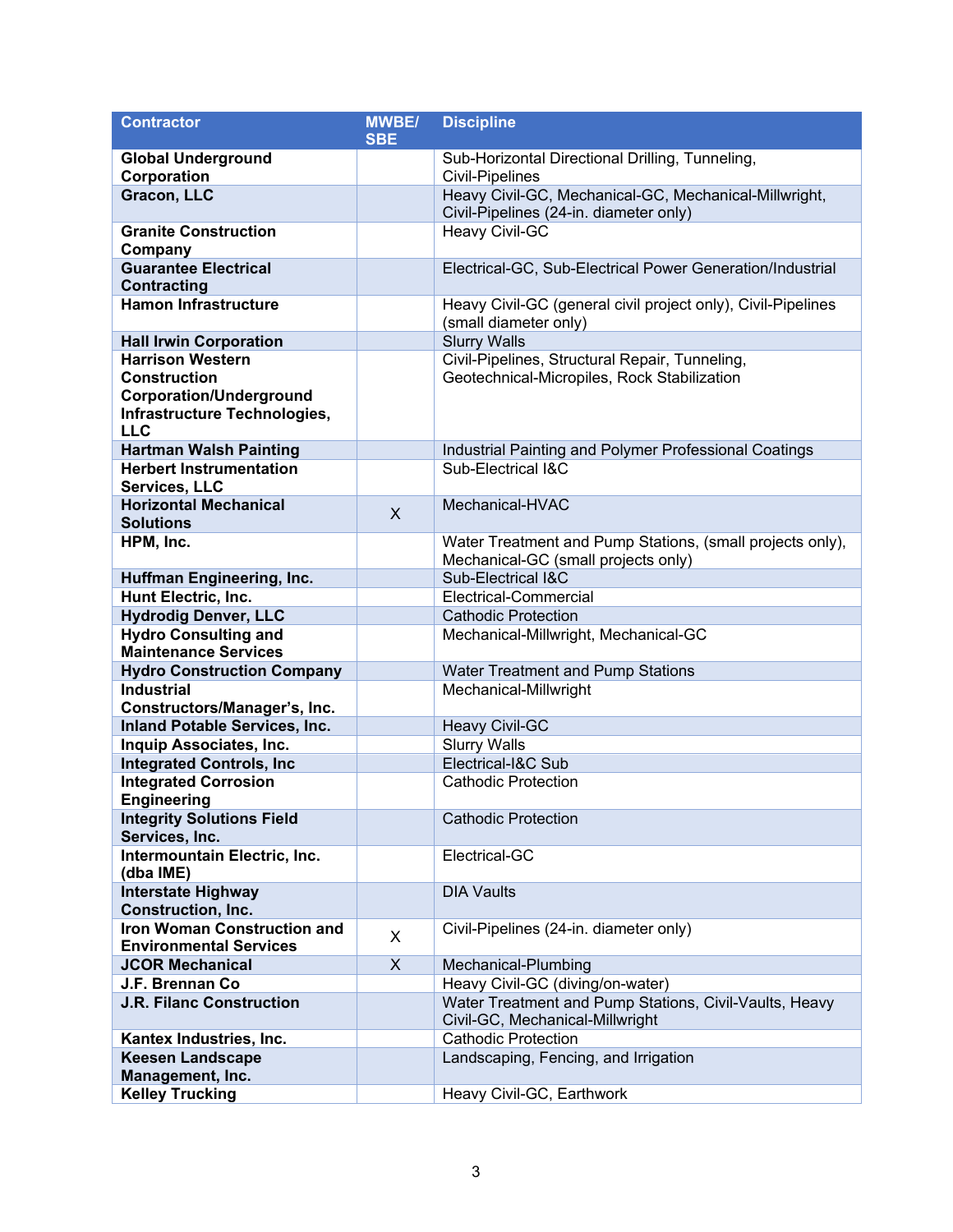| <b>Contractor</b>                                                | <b>MWBE/</b> | <b>Discipline</b>                                                                   |
|------------------------------------------------------------------|--------------|-------------------------------------------------------------------------------------|
|                                                                  | <b>SBE</b>   |                                                                                     |
| <b>Kenny Electric</b>                                            |              | Electrical-GC (small electrical commercial                                          |
|                                                                  |              | projects/subcontractor)                                                             |
| Kleinfelder, Inc.                                                |              | Cathodic Protection (Subcontractor)                                                 |
| <b>Kiewit Construction</b>                                       |              | Civil-Pipelines, Civil-Vaults, Water Treatment and Pump                             |
| <b>Co./Western Summit</b>                                        |              | Stations, Heavy Civil-GC                                                            |
| <b>Construction, Inc.</b>                                        |              |                                                                                     |
| K.R. Swerdfeger Construction                                     |              | Civil Pipelines (small diameter only)                                               |
| <b>Legacy Mechanical</b>                                         |              | Mechanical-Plumbing, Mechanical-HVAC                                                |
| <b>Lakewood Plumbing</b>                                         |              | Mechanical-Plumbing                                                                 |
| Life Time Fence, Inc.                                            | $\mathsf{X}$ | Landscaping, Fencing, and Irrigation<br>Sub-Electrical I&C                          |
| L&S Electric, Inc.<br><b>Ludvik Electric Co.</b>                 |              |                                                                                     |
|                                                                  |              | Electrical-Commercial, Electrical-GC, Sub-Electrical Power<br>Generation/Industrial |
| <b>Magnus Pacific, LLC</b>                                       |              | <b>Slurry Walls</b>                                                                 |
| <b>Mandros Painting, Inc.</b>                                    |              | Industrial Painting and Polymer Professional Coatings                               |
| <b>Marine Diving Solutions</b>                                   |              | Heavy Civil-GC                                                                      |
| <b>McCarthy Building</b>                                         |              | Water Treatment and Pump Stations                                                   |
| Companies, Inc.                                                  |              |                                                                                     |
| McDade-Woodcock, Inc.                                            |              | Electrical-Commercial, Electrical-GC, Sub-Electrical Power                          |
|                                                                  |              | Generation/Industrial                                                               |
| <b>McMillen Jacobs Associates</b>                                |              | <b>Heavy Civil-GC</b>                                                               |
| <b>Michels Corporation</b>                                       |              | Tunneling                                                                           |
| <b>Miller Pipeline, LLC</b>                                      |              | <b>Civil-Pipelines</b>                                                              |
| <b>Moltz Construction, Inc.</b>                                  |              | Heavy Civil-GC, Water Treatment and Pump Stations                                   |
| <b>M.A. Mortenson Construction</b>                               |              | Water Treatment and Pump Stations, Civil-Vaults,                                    |
|                                                                  |              | Civil-Pipelines, Earthwork                                                          |
| <b>Murphy Company</b>                                            |              | Mechanical-HVAC, Mechanical-Plumbing                                                |
| <b>MWH Constructors</b>                                          |              | Water Treatment and Pump Stations                                                   |
| <b>NW Construction, Inc.</b>                                     |              | <b>Heavy Civil-GC</b>                                                               |
| <b>Nicholson Construction</b>                                    |              | Heavy Civil-Geotechnical                                                            |
| <b>Obayashi Corporation</b>                                      |              | Heavy Civil-GC                                                                      |
| <b>Oscar Renda Contracting, Inc.</b>                             |              | <b>Civil-Pipelines</b>                                                              |
| Pacific Boring, Inc.                                             | X            | Tunneling                                                                           |
| <b>Parsons Construction Group,</b>                               |              | Water Treatment and Pump Stations                                                   |
| Inc.                                                             |              |                                                                                     |
| <b>PCL Construction, Inc.</b>                                    |              | <b>Water Treatment and Pump Stations</b>                                            |
| Phillips & Jordan, Inc.                                          |              | <b>Heavy Civil-GC</b>                                                               |
| Pipe Jacking Trenchless, Inc.                                    |              | Tunneling                                                                           |
| <b>Precision Industrial</b>                                      |              | Mechanical-Millwright                                                               |
| Contractors, Inc.                                                |              |                                                                                     |
| <b>Premier Earthworks &amp;</b>                                  |              | Earthwork                                                                           |
| Infrastructure                                                   |              |                                                                                     |
| <b>Premier Specialty</b>                                         | X            | <b>Structural Repair</b>                                                            |
| <b>Primex Controls</b>                                           |              | Sub-Electrical I&C                                                                  |
| <b>Qualcorr Engineering</b><br><b>Quality Electrical Systems</b> |              | <b>Cathodic Protection</b><br>Sub-Electrical I&C                                    |
| <b>Quality Linings &amp; Painting,</b>                           |              | Industrial Painting and Polymer Professional Coatings                               |
| Inc.                                                             | X            |                                                                                     |
| <b>Ram-Co Trucking Services</b>                                  | X            | Earthwork                                                                           |
| Ram Industrial, Inc.                                             | X            | Mechanical-Millwright (small projects - subcontractor)                              |
| <b>RD Pipeline Construction</b>                                  |              | DIA Vaults, Civil-Pipelines (small diameter only)                                   |
| <b>RE Monks</b>                                                  |              | Heavy Civil-GC, Earthwork                                                           |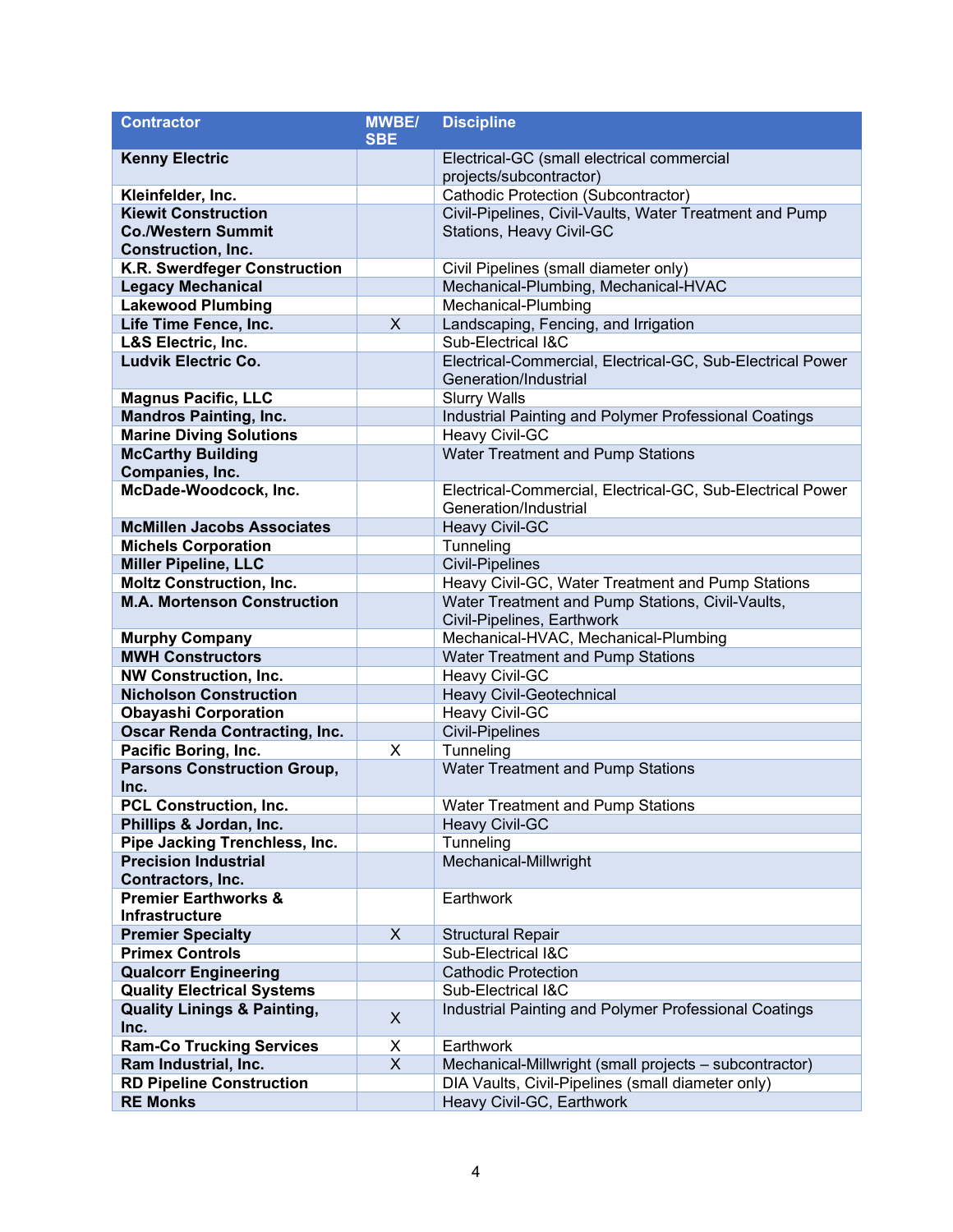| <b>Contractor</b>                                                  | <b>MWBE/</b> | <b>Discipline</b>                                                               |
|--------------------------------------------------------------------|--------------|---------------------------------------------------------------------------------|
|                                                                    | <b>SBE</b>   |                                                                                 |
| <b>Redline Pipeline</b>                                            |              | Civil-Pipelines                                                                 |
| <b>Restruction Corporation</b>                                     |              | <b>Structural Repair</b>                                                        |
| <b>Reynolds Construction, LLC</b>                                  |              | Civil-Pipelines, Civil-Vaults, Water Treatment and Pump                         |
|                                                                    |              | Stations, Heavy Civil-GC, Mechanical-Millwright                                 |
| <b>Ric-Man Construction, Inc.</b>                                  |              | Civil-Pipelines, Tunneling                                                      |
| <b>RN Civil Construction</b>                                       |              | Water Treatment and Pump Stations                                               |
| <b>Rock Solid Solutions</b>                                        | X            | Geotechnical-Micropiles, Rock Stabilization                                     |
| <b>SAK Construction, LLC</b>                                       |              | Tunneling                                                                       |
| <b>Saunders Construction</b>                                       |              | <b>Vertical Construction</b>                                                    |
| <b>IHC Scott, Inc.</b>                                             |              | <b>Civil-Pipelines</b>                                                          |
| <b>SEMA Construction, Inc.</b>                                     |              | Heavy Civil-GC, Geotechnical-Micropiles, Rock                                   |
|                                                                    |              | Stabilization, Earthwork                                                        |
| <b>Shimmick Construction</b>                                       |              | Water Treatment and Pump Stations                                               |
| Company, Inc.                                                      |              | <b>Cathodic Protection</b>                                                      |
| <b>Sitewise Corporation</b><br>S.J. Louis Construction of          |              |                                                                                 |
| Texas, Ltd.                                                        |              | Civil-Pipelines, Tunneling                                                      |
| <b>Skanska USA Civil West</b>                                      |              | <b>Heavy Civil-GC</b>                                                           |
| <b>Southland Contracting, Inc.</b>                                 |              | Tunneling                                                                       |
| <b>Standard Fence Co.</b>                                          |              | Landscaping, Fencing, and Irrigation                                            |
| <b>Stanek Contractors</b>                                          |              | Mechanical-GC (small/medium projects, no hydro),                                |
|                                                                    |              | Civil-Vaults, Water Treatment and Pump Stations                                 |
|                                                                    |              | (small/medium projects), Mechanical-Millwright (no hydro)                       |
| <b>Steelock Corporation</b>                                        |              | Landscaping, Fencing, and Irrigation                                            |
| <b>Strait Mechanical, LLC</b>                                      |              | Mechanical-Plumbing                                                             |
| <b>Sturgeon Electric Company,</b>                                  |              | Electrical-Commercial, Electrical-GC, Sub-Electrical                            |
| Inc.                                                               |              | Communications, Sub-Electrical Power                                            |
|                                                                    |              | Generation/Industrial                                                           |
| <b>Sundt Construction, Inc.</b>                                    |              | Water Treatment and Pump Stations                                               |
| <b>Superior Industrial</b>                                         |              | Industrial Painting and Polymer Professional Coatings                           |
| <b>Maintenance Company, Inc.</b>                                   |              |                                                                                 |
| T. Lowell Construction, Inc.                                       |              | Civil-Pipelines, Civil-Vaults                                                   |
| <b>Timber Line Electric &amp; Control</b>                          |              | Sub-Electrical I&C                                                              |
| <b>Corporation</b>                                                 |              |                                                                                 |
| <b>Tezak Heavy Equipment Co.,</b>                                  |              | Heavy Civil-GC, Earthwork                                                       |
| Inc.                                                               |              |                                                                                 |
| <b>TMI Coatings, Inc.</b>                                          | X            | Industrial Painting and Polymer Professional Coatings                           |
| <b>Triston Construction, Inc.</b>                                  |              | Earthwork                                                                       |
| <b>Ulliman Schutte Construction</b>                                |              | <b>Water Treatment and Pump Stations</b>                                        |
| <b>United Materials</b>                                            |              | Roofing                                                                         |
| <b>USA Construction</b>                                            |              | Mechanical-Millwright                                                           |
| <b>U.S. Engineering Company</b>                                    |              | Mechanical-HVAC, Mechanical-Plumbing                                            |
| <b>Vadnais Trenchless Services,</b>                                |              | Tunneling, Civil-Pipelines                                                      |
| Inc.                                                               |              |                                                                                 |
| Voith hydro, Incorporated                                          |              | Mechanical-General, Mechanical-Millwright                                       |
| <b>Velocity Constructors</b>                                       |              | Water Treatment and Pump Stations                                               |
| <b>Walrath heating &amp; Air</b>                                   | X            | Mechanical-HVAC (Subcontractor)                                                 |
| <b>Conditioning</b>                                                |              |                                                                                 |
| <b>Water Technology Group</b><br><b>Weifield Group Contracting</b> |              | Mechanical-Millwright<br>Electrical - GC, Electrical-Commercial, Sub-Electrical |
|                                                                    |              | <b>Power Generation/Industrial</b>                                              |
| <b>Western Specialty Contractors</b>                               |              | <b>Structural Repair</b>                                                        |
|                                                                    |              |                                                                                 |